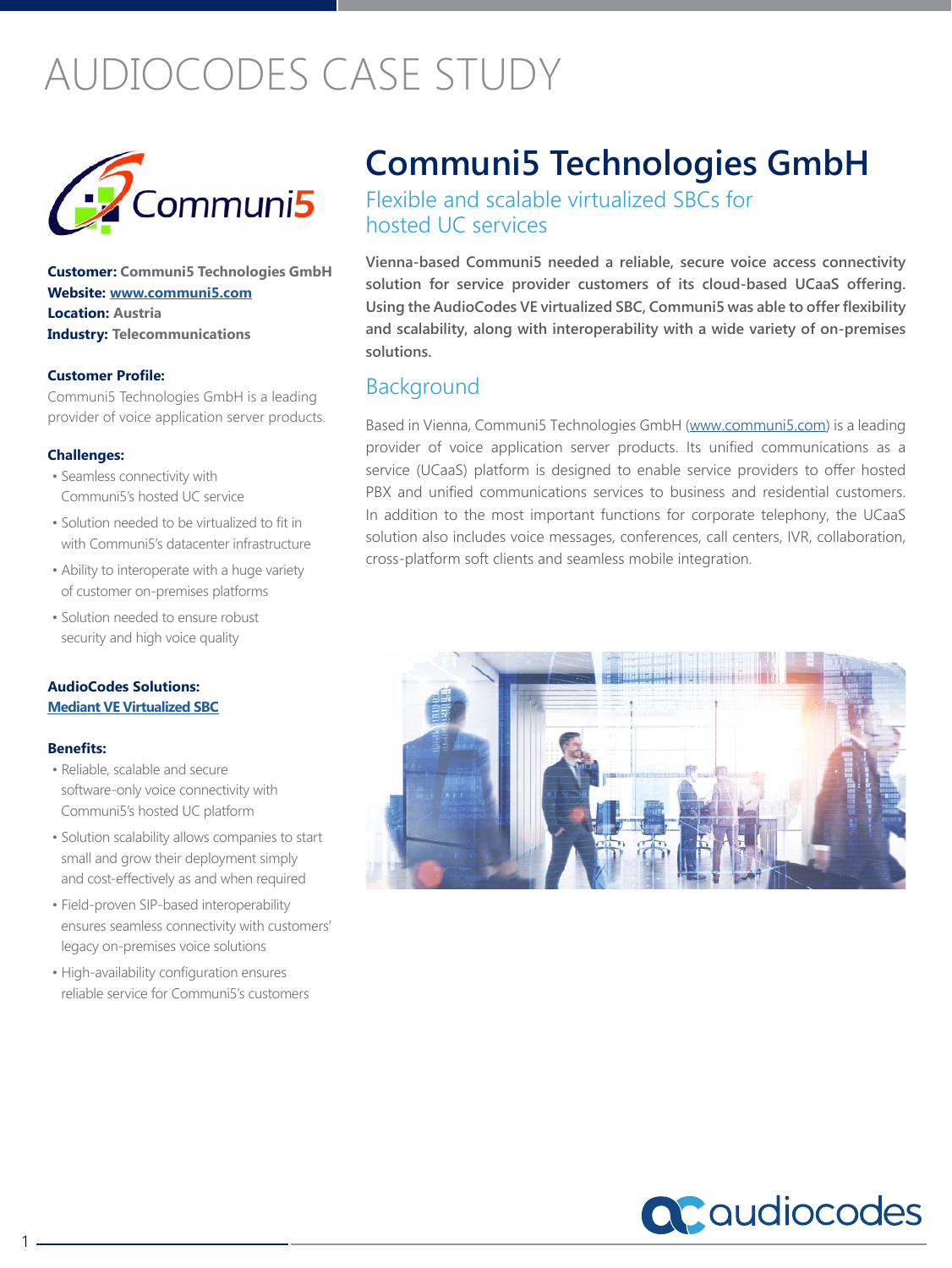*AudioCodes' virtualized, softwareonly Mediant VE SBC was verified to be deployed as an access SBC with the Communi5 UCaaS solution.*



*The VE SBC is also an extremely scalable solution enabling service providers to start with a small deployment and expand the SBC's support for concurrent sessions as their service grows.*

## **Challenges**

The Communi5 UCaaS solution offers a wide range of options for customer connectivity. Whether dealing with enterprises with existing on-premises IP-PBX or UC solutions looking for SIP trunk connectivity or smaller organizations who rely on the Communi5 platform to offer a fully hosted UC and telephony service, it was critical that all end customers could connect seamlessly and securely to the platform. To achieve this goal, Communi5 required an access session border controller (SBC) that it could offer to its service provider customers as part of the overall solution.

The access SBC Communi5 was looking for had to meet a number of important requirements. These included:

- A virtualized, software-only product that could be easily deployed at service provider data centers along with the core Communi5 UCaaS solution which itself is a wholly software-based system
- Highly flexible SIP interoperability to ensure that customers could easily connect to the Communi5 platform regardless of which legacy on-premises solution they were using
- Rigid security to protect both service providers' and end customers' networks and data
- Support for advanced voice processing technology to ensure high voice quality

## Solution

Communi5 and AudioCodes had already enjoyed a long and successful business relationship for several years with Communi5 deploying several AudioCodes products in its solutions. While AudioCodes as a company was a trusted vendor from Communi5's point of view, any SBC solution still needed to be thoroughly tested to ensure that it met all requirements.

After successfully completing a rigorous testing process, AudioCodes' virtualized, [software-only Mediant VE SBC](https://www.audiocodes.com/solutions-products/products/session-border-controllers-sbcs/mediant-vese) was verified to be deployed as an access SBC with the Communi5 UCaaS solution.

The Mediant VE SBC is a software-only solution meaning that it can fit in with Communi5's overall approach with its own solution. In addition to delivering broad interoperability and robust security features, the VE SBC is also an extremely scalable solution enabling service providers to start with a small deployment and expand the SBC's support for concurrent sessions as their service grows. Furthermore, the SBC supports encryption of voice streams without the need to purchase additional licenses or hardware.

The Mediant VE SBC is deployed in a high availability configuration at Communi5's service provider customers to ensure that it meets the stringent reliability requirements demanded by telecoms operators.